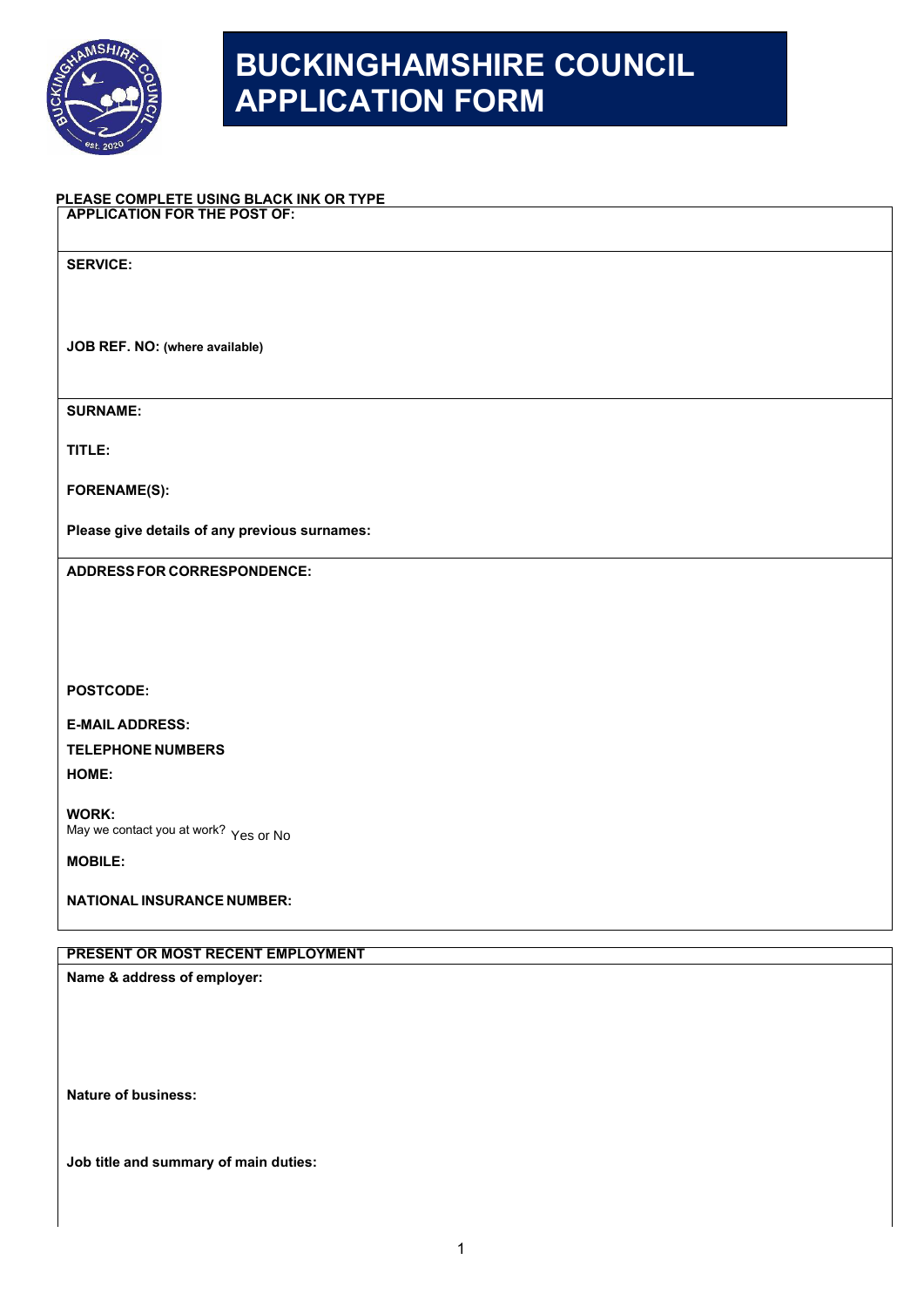| Are you still currently employed by this organisation? Yes or No                                                                                                                                                                                                                                                                                                                              |
|-----------------------------------------------------------------------------------------------------------------------------------------------------------------------------------------------------------------------------------------------------------------------------------------------------------------------------------------------------------------------------------------------|
| Date of appointment:                                                                                                                                                                                                                                                                                                                                                                          |
| <b>Salary Scale and Current Salary:</b>                                                                                                                                                                                                                                                                                                                                                       |
| Date and reasons for leaving (If applicable):                                                                                                                                                                                                                                                                                                                                                 |
| Notice required:                                                                                                                                                                                                                                                                                                                                                                              |
| <b>PREVIOUS EMPLOYMENT</b>                                                                                                                                                                                                                                                                                                                                                                    |
| Please summarise your employment history since leaving full-time education, paid or unpaid, or working in a voluntary organisation<br>or agency, full or part-time. Start with the most recent. Please continue a separate sheet if necessary.                                                                                                                                                |
| Employer's name and address:                                                                                                                                                                                                                                                                                                                                                                  |
| From month / year:                                                                                                                                                                                                                                                                                                                                                                            |
| To month / year:<br>Job title and summary of main duties:                                                                                                                                                                                                                                                                                                                                     |
|                                                                                                                                                                                                                                                                                                                                                                                               |
| <b>Reasons for leaving:</b>                                                                                                                                                                                                                                                                                                                                                                   |
| Please describe the reason and duration of any period(s) longer than 1 month when you have not been in employment since<br>leaving full-time education:                                                                                                                                                                                                                                       |
|                                                                                                                                                                                                                                                                                                                                                                                               |
| EDUCATIONAL AND ACADEMIC QUALIFICATIONS (Secondary, Further/Higher or work based)<br>Please give details of your education with examination dates, results and qualifications obtained. Please include any training and<br>membership of professional bodies, relevant to the application. (Please continue on a separate sheet if necessary) Evidence of<br>qualifications may be requested. |
| School, College, University:                                                                                                                                                                                                                                                                                                                                                                  |
|                                                                                                                                                                                                                                                                                                                                                                                               |
| <b>Examination, course:</b>                                                                                                                                                                                                                                                                                                                                                                   |
| (with dates)                                                                                                                                                                                                                                                                                                                                                                                  |
| From:                                                                                                                                                                                                                                                                                                                                                                                         |

**To:** 

**Result/Qualifications gained:**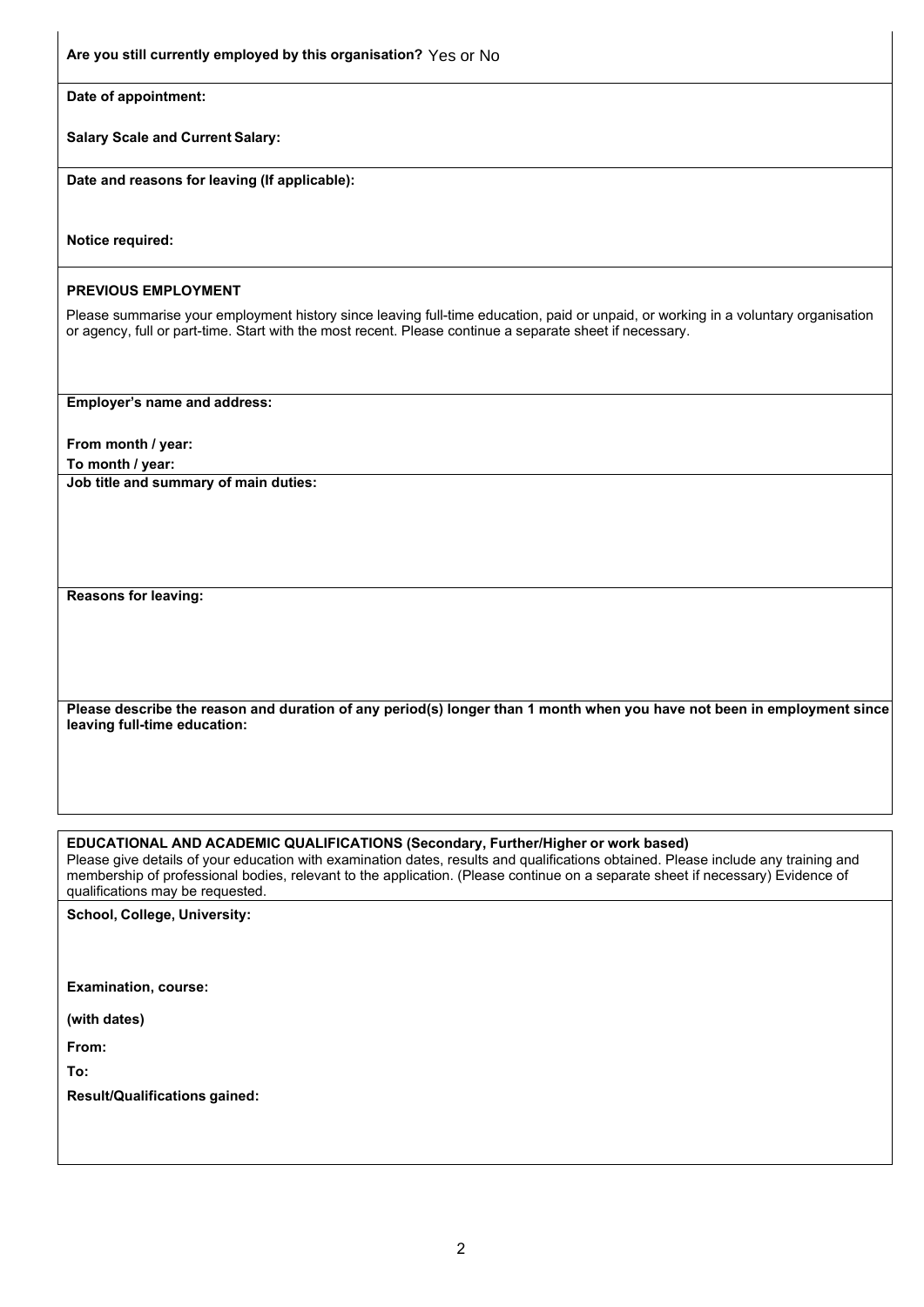| <b>INSERVICE TRAINING</b>                                                                                                                                                                                                                                                                                                                                                                           |  |  |
|-----------------------------------------------------------------------------------------------------------------------------------------------------------------------------------------------------------------------------------------------------------------------------------------------------------------------------------------------------------------------------------------------------|--|--|
| Give details of the most recent, relevant courses attended and indicate any awards earned.                                                                                                                                                                                                                                                                                                          |  |  |
| <b>Course Title:</b>                                                                                                                                                                                                                                                                                                                                                                                |  |  |
| Provider:                                                                                                                                                                                                                                                                                                                                                                                           |  |  |
| Duration:                                                                                                                                                                                                                                                                                                                                                                                           |  |  |
| Dates:                                                                                                                                                                                                                                                                                                                                                                                              |  |  |
| <b>Course Title:</b>                                                                                                                                                                                                                                                                                                                                                                                |  |  |
| <b>Provider:</b>                                                                                                                                                                                                                                                                                                                                                                                    |  |  |
| <b>Duration:</b>                                                                                                                                                                                                                                                                                                                                                                                    |  |  |
| Dates:                                                                                                                                                                                                                                                                                                                                                                                              |  |  |
| <b>Course Title:</b>                                                                                                                                                                                                                                                                                                                                                                                |  |  |
| <b>Provider:</b>                                                                                                                                                                                                                                                                                                                                                                                    |  |  |
| Duration:                                                                                                                                                                                                                                                                                                                                                                                           |  |  |
| Dates:                                                                                                                                                                                                                                                                                                                                                                                              |  |  |
|                                                                                                                                                                                                                                                                                                                                                                                                     |  |  |
| Give details of two people who have knowledge of you in a working / educational environment, paid or unpaid. The first reference<br>should be your present or most recent employer. If you are a student give appropriate school or college referees. References must<br>cover a consecutive five-year period. It is the normal practice for references to be obtained before any formal interview. |  |  |
| If you were known to either of your referees by another name please give details:                                                                                                                                                                                                                                                                                                                   |  |  |
| 1 <sup>st</sup> Referee<br>If this is your current employer please confirm that we can contact before interview. Yes or No<br>Name:                                                                                                                                                                                                                                                                 |  |  |
| <b>Position:</b>                                                                                                                                                                                                                                                                                                                                                                                    |  |  |
| <b>Address:</b>                                                                                                                                                                                                                                                                                                                                                                                     |  |  |
| <b>E-mail address:</b>                                                                                                                                                                                                                                                                                                                                                                              |  |  |
| Tel:                                                                                                                                                                                                                                                                                                                                                                                                |  |  |
| In what capacity does the above know you?                                                                                                                                                                                                                                                                                                                                                           |  |  |
| 2 <sup>nd</sup> Referee                                                                                                                                                                                                                                                                                                                                                                             |  |  |
| Name:                                                                                                                                                                                                                                                                                                                                                                                               |  |  |
| <b>Position:</b>                                                                                                                                                                                                                                                                                                                                                                                    |  |  |
| Address:                                                                                                                                                                                                                                                                                                                                                                                            |  |  |
| <b>E-mail address:</b>                                                                                                                                                                                                                                                                                                                                                                              |  |  |
| Tel:                                                                                                                                                                                                                                                                                                                                                                                                |  |  |
| In what capacity does the above know you?                                                                                                                                                                                                                                                                                                                                                           |  |  |
|                                                                                                                                                                                                                                                                                                                                                                                                     |  |  |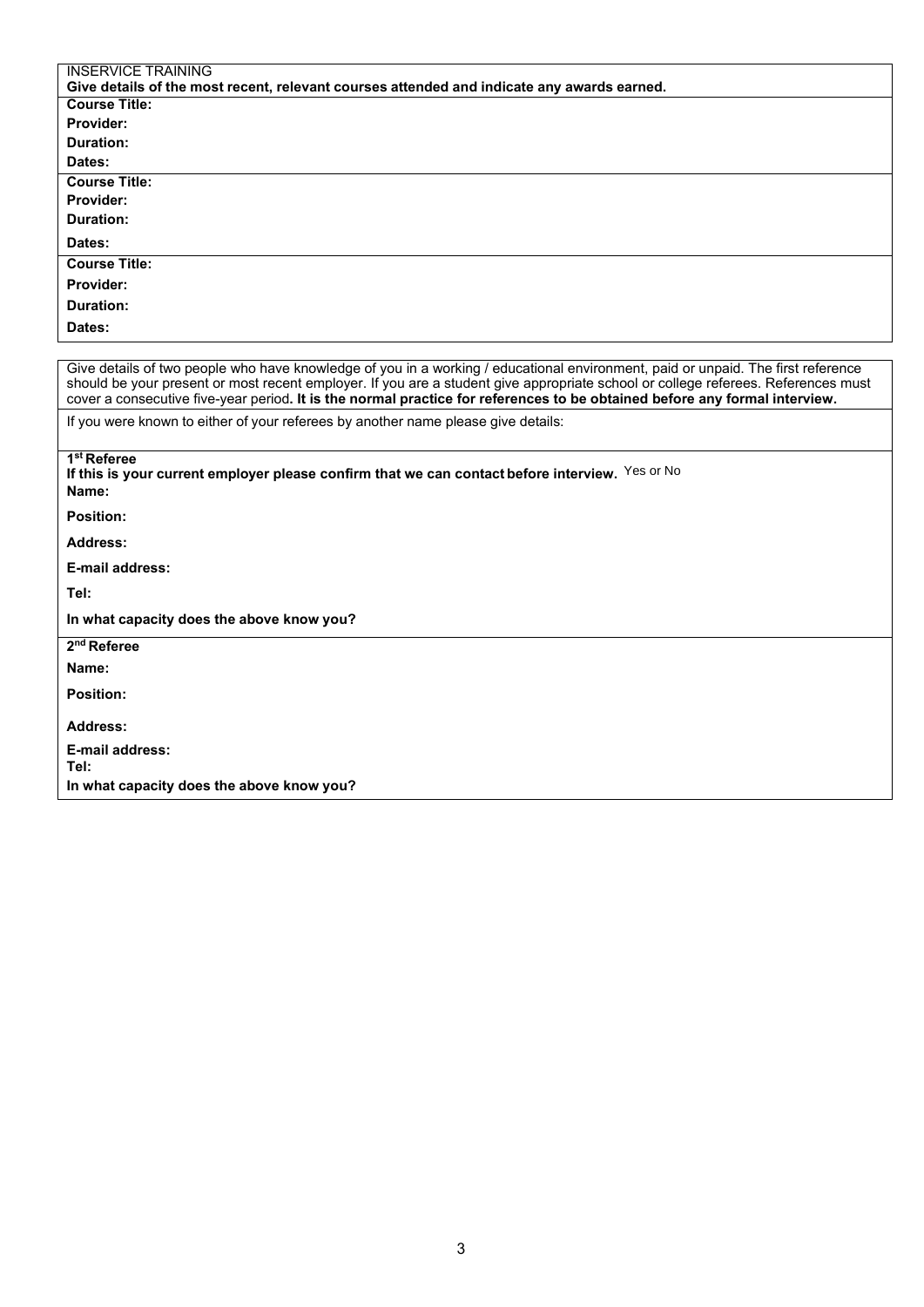Please use this section to say why you are applying for this job. Give details of any work or other experience you have which may be relevant to your application, including voluntary work and leisure interests. The information you provide about your experience, knowledge, skills and abilities enables us to assess whether you are the right person for the job. Make sure you read the job description and person specification before completing the application form and refer to it throughout. Provide as much information as possible, giving us examples, either from your home or work life, to show how you meet what we are looking for.

Please continue, if necessary, on a further sheet, which must be attached securely to this form.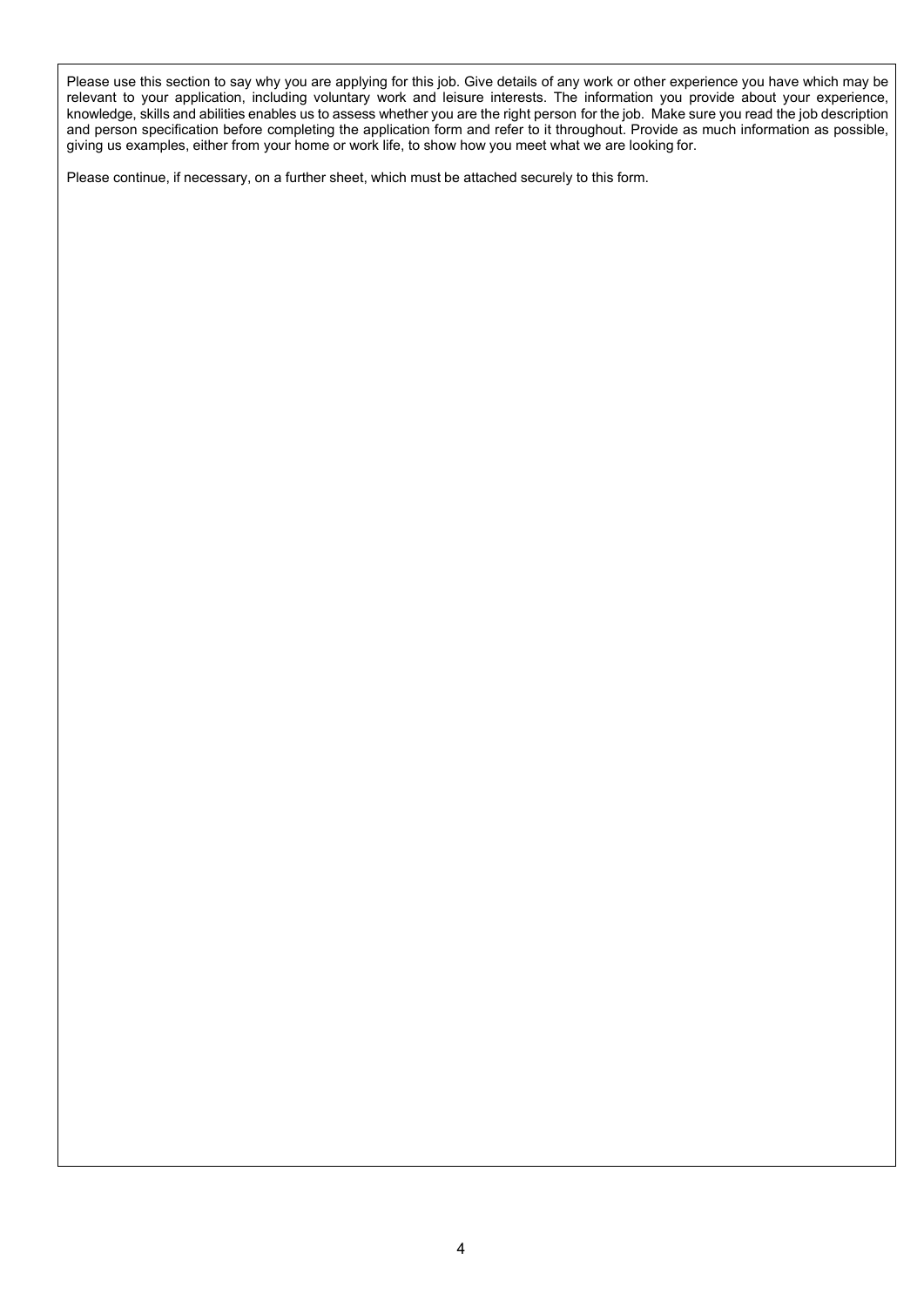| <b>Additional Information</b>                                                                                                                                                                                                    |  |  |  |  |
|----------------------------------------------------------------------------------------------------------------------------------------------------------------------------------------------------------------------------------|--|--|--|--|
| To comply with Asylum and Immigration legislation you will be required to provide proof of your right to work in the UK. Please<br>1.<br>confirm that you will provide that proof as part of any selection process.<br>Yes or No |  |  |  |  |
| Under the Working Time Directive, you should not work more than 48 hours a week. Do you plan to undertake work for other<br>2.<br>employers, which would cause a breach of these regulations? Yes or No                          |  |  |  |  |
| If so, please give details:                                                                                                                                                                                                      |  |  |  |  |
|                                                                                                                                                                                                                                  |  |  |  |  |
|                                                                                                                                                                                                                                  |  |  |  |  |
| Do you hold a full current driving licence? Yes or No<br>3.                                                                                                                                                                      |  |  |  |  |
| 4. Are you able to travel to different locations across the County? Yes or No                                                                                                                                                    |  |  |  |  |
| 5. Have you ever been subject to any disciplinary action by your employer or professional body? Yes or No<br>If so, please give details:                                                                                         |  |  |  |  |
|                                                                                                                                                                                                                                  |  |  |  |  |
| 6. Are you a relative or partner of any County Councillor, employee of this authority and/or school governor? Yes or No<br>If yes, please state name of person and relationship:                                                 |  |  |  |  |
| 7. If you have a disability, please let us know of any special arrangements you may need to make if you are short listed for<br>interview:                                                                                       |  |  |  |  |
| Where did you see the advertisement for this post? Please check or delete as appropriate<br>8.                                                                                                                                   |  |  |  |  |
| BC social media     TES     School website  <br>Careers fair<br>BC job website<br>other website                                                                                                                                  |  |  |  |  |
|                                                                                                                                                                                                                                  |  |  |  |  |

| <b>DECLARATION</b>                                                                                                                                                                                                                                                                                                                                                                                                                                                                                                                                                                                                                                                                                                                                                                                               |
|------------------------------------------------------------------------------------------------------------------------------------------------------------------------------------------------------------------------------------------------------------------------------------------------------------------------------------------------------------------------------------------------------------------------------------------------------------------------------------------------------------------------------------------------------------------------------------------------------------------------------------------------------------------------------------------------------------------------------------------------------------------------------------------------------------------|
| l agree that any offer of employment with Buckinghamshire Council is subject to satisfactory evidence of the right to work in the UK.<br>satisfactory references, DBS check and other pre-employment vetting checks. In accordance with the Data Protection Act (2018),<br>Buckinghamshire Council will hold and use my personal information about me for personnel reasons and to enable the organisation<br>to keep in touch with me. This information will be stored in both manual and/or computer form. I understand that my data will be<br>used in connection with recruitment and may be passed to non-BC employees, such as School Governors, Consultants and<br>referees in connection with my application for a role. If unsuccessful, information will be held in line with our retention standards. |
| This authority is under a duty to protect the public funds it administers, and to this end may use the information you have provided<br>on this form for the prevention and detection of fraud. It may also share this information with other bodies responsible for auditing<br>or administering public funds for these purposes.                                                                                                                                                                                                                                                                                                                                                                                                                                                                               |
| For further information, see our <b>Privacy Policy</b> .                                                                                                                                                                                                                                                                                                                                                                                                                                                                                                                                                                                                                                                                                                                                                         |
| I confirm that the information given in this application and any attachments is factually correct and complete and I understand that<br>any false information may, in the event of employment, result in dismissal or disciplinary action by the Council.                                                                                                                                                                                                                                                                                                                                                                                                                                                                                                                                                        |

| Signed: |  |
|---------|--|
| Date:   |  |

Applications should be sent directly to the recruiting school, unless otherwise stated in the advert. You can find the appropriate email/postal address under the relevant entry in the Buckinghamshire Council Schools Directory on <u><https://services.buckscc.gov.uk/school-admissions/schools></u>

If you have not been contacted within 3 weeks of the closing date, you must assume that your application has, on this occasion, been unsuccessful.

Please complete the recruitment monitoring form. Application form updated February 2022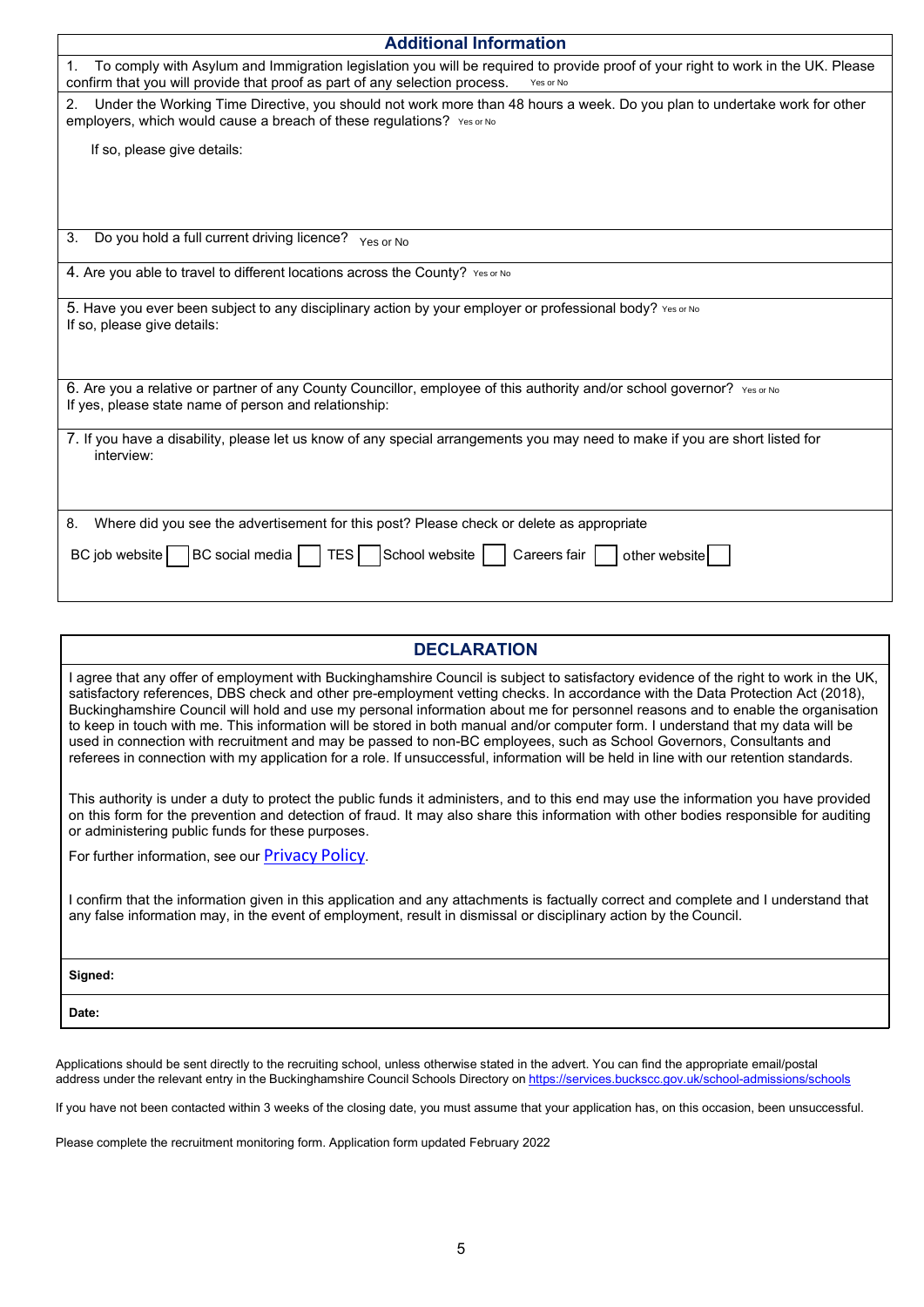## **Buckinghamshire Council is committed to equality of opportunity for all.**

**The information you give is confidential and is used for monitoring purposes only.**

| <b>Recruitment Monitoring</b>                                                                                                                                                                                                                                                                                                                                                                                                                                                                                                                                                                                                            |  |  |  |
|------------------------------------------------------------------------------------------------------------------------------------------------------------------------------------------------------------------------------------------------------------------------------------------------------------------------------------------------------------------------------------------------------------------------------------------------------------------------------------------------------------------------------------------------------------------------------------------------------------------------------------------|--|--|--|
| Application for the post of:                                                                                                                                                                                                                                                                                                                                                                                                                                                                                                                                                                                                             |  |  |  |
| Job reference no:                                                                                                                                                                                                                                                                                                                                                                                                                                                                                                                                                                                                                        |  |  |  |
| Full name:                                                                                                                                                                                                                                                                                                                                                                                                                                                                                                                                                                                                                               |  |  |  |
| I identify my gender as (please select as appropriate)                                                                                                                                                                                                                                                                                                                                                                                                                                                                                                                                                                                   |  |  |  |
| Female<br>Malel<br>Trans<br>Prefer not to say                                                                                                                                                                                                                                                                                                                                                                                                                                                                                                                                                                                            |  |  |  |
| Date of birth:                                                                                                                                                                                                                                                                                                                                                                                                                                                                                                                                                                                                                           |  |  |  |
| Do you consider yourself to have a long term disability, or physical or<br>mental impairment? Yes or No                                                                                                                                                                                                                                                                                                                                                                                                                                                                                                                                  |  |  |  |
| If yes, please specify details?                                                                                                                                                                                                                                                                                                                                                                                                                                                                                                                                                                                                          |  |  |  |
| We implement the Guaranteed Interview Scheme for Disabled People. This<br>means we will guarantee to interview all applicants with disabilities who meet<br>the essential criteria for a vacant post. You can choose to takepart in the<br>guaranteed interview scheme by indicating that you have a disability and the<br>manager who is recruiting you will be advised accordingly. If you do not wish<br>the recruiting manager to know that you have a disability, (and therefore do<br>not wish to take part in the scheme) please indicate this on your application<br>form.<br>Do you wish to take part in this scheme? Yes or No |  |  |  |
|                                                                                                                                                                                                                                                                                                                                                                                                                                                                                                                                                                                                                                          |  |  |  |
| If you are currently employed by Buckinghamshire Council, please indicate<br>that you are an internal applicant. Otherwise please choose external.<br>Internal<br>External                                                                                                                                                                                                                                                                                                                                                                                                                                                               |  |  |  |
|                                                                                                                                                                                                                                                                                                                                                                                                                                                                                                                                                                                                                                          |  |  |  |
| Please confirm your nationality (as stated in your passport):                                                                                                                                                                                                                                                                                                                                                                                                                                                                                                                                                                            |  |  |  |
| Please complete the next page                                                                                                                                                                                                                                                                                                                                                                                                                                                                                                                                                                                                            |  |  |  |